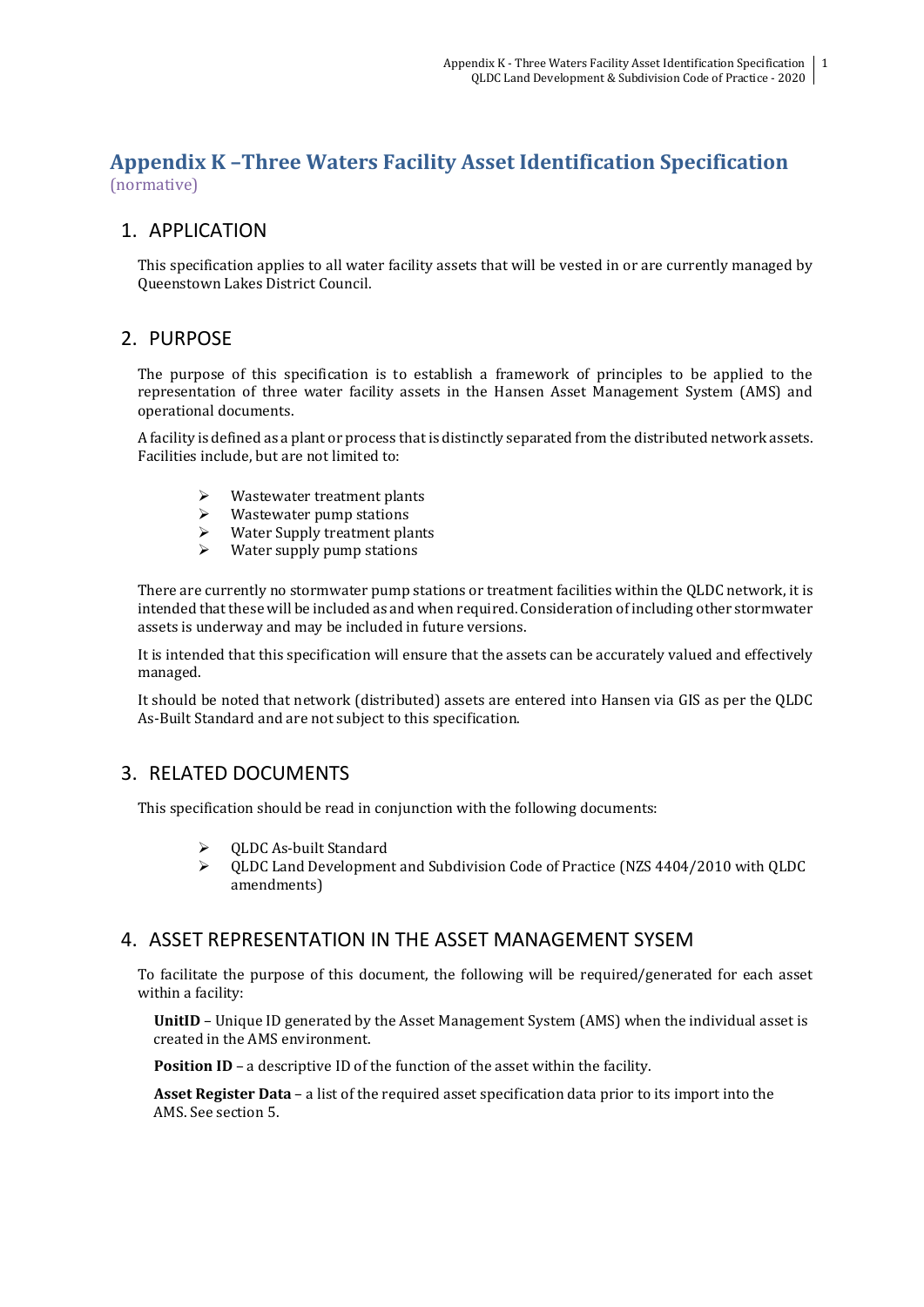**Piping and Instrumentation Diagram (P&ID)** - A diagram which shows the interconnection of process equipment and the instrumentation used to control the process1

### **UnitID**

For facility asset types the UnitID is automatically generated by Hansen using a combination of the Asset Equipment Codes (see Appendix B) and the unique numeric identifier (compkey) generated in Hansen. E.g.

| Asset Equipment Type | Unique ID (Compkey) |
|----------------------|---------------------|

#### **Position ID**

A facility is likely to contain one or more individual process areas depending on the design and sophistication of that plant.

The process ID is it to be generated by the designer or owner (where the asset is to be vested) by concatenating the following four elements separated by hyphens:

- ➢ Facility ID
- ➢ Process ID
- $\triangleright$  Asset Equipment Code
- ➢ Equipment Number

#### - **Facility ID**

Facility ID is generated by QLDC within Hansen and is a four character alpha code. This is created from two parts, the first being a two character code describing the facility type, followed by a two character code to identify the specific facility. A longer descriptive name can follow the 4 character code. The current allocated names are listed in Appendix A. E.g.

| rπ                   | SF                    | <b>Shotover Ponds</b>            |
|----------------------|-----------------------|----------------------------------|
| <b>Facility Type</b> | Facility ID (Shotover | <b>Facility Descriptive Name</b> |
| (Sewer Treatment)    | Ponds)                |                                  |

#### - **Process ID**

 $\overline{a}$ 

The appropriate two digit process area code is to be selected from one of the types listed in appendix B. New codes are required to be approved by QLDC prior to their use. E.g. 01 (Intake and Screening)

#### **Asset Equipment Code**

The appropriate three character alpha asset equipment code is to be selected from one of the types listed in appendix C. New codes are required to be approved by QLDC prior to their use. E.g. SCR (Screen)

#### - **Equipment Number**

A three character sequential numeric ID to uniquely identify multiple occurrences of the same asset type within the facility/process. E.g. 001

This will result in a Position IDs as per the following examples:

Shotover ponds sewer treatment plant inlet screen one:

| стср     | - |         | - | <b>SCR</b>     |  |                  |
|----------|---|---------|---|----------------|--|------------------|
| Facility |   | rocess' |   | Equipment Code |  | Equipment Number |

Shotover ponds sewer treatment plant inlet screen two:

| omor<br>1 J I | ົາ -    | - |                       |                  |
|---------------|---------|---|-----------------------|------------------|
| Facility      | rocess, |   | <b>Equipment Code</b> | Equipment Number |

Shotover ponds sewer treatment plant UV reactor one:

|--|--|

1 As defined by the Institute of Instrumentation and Control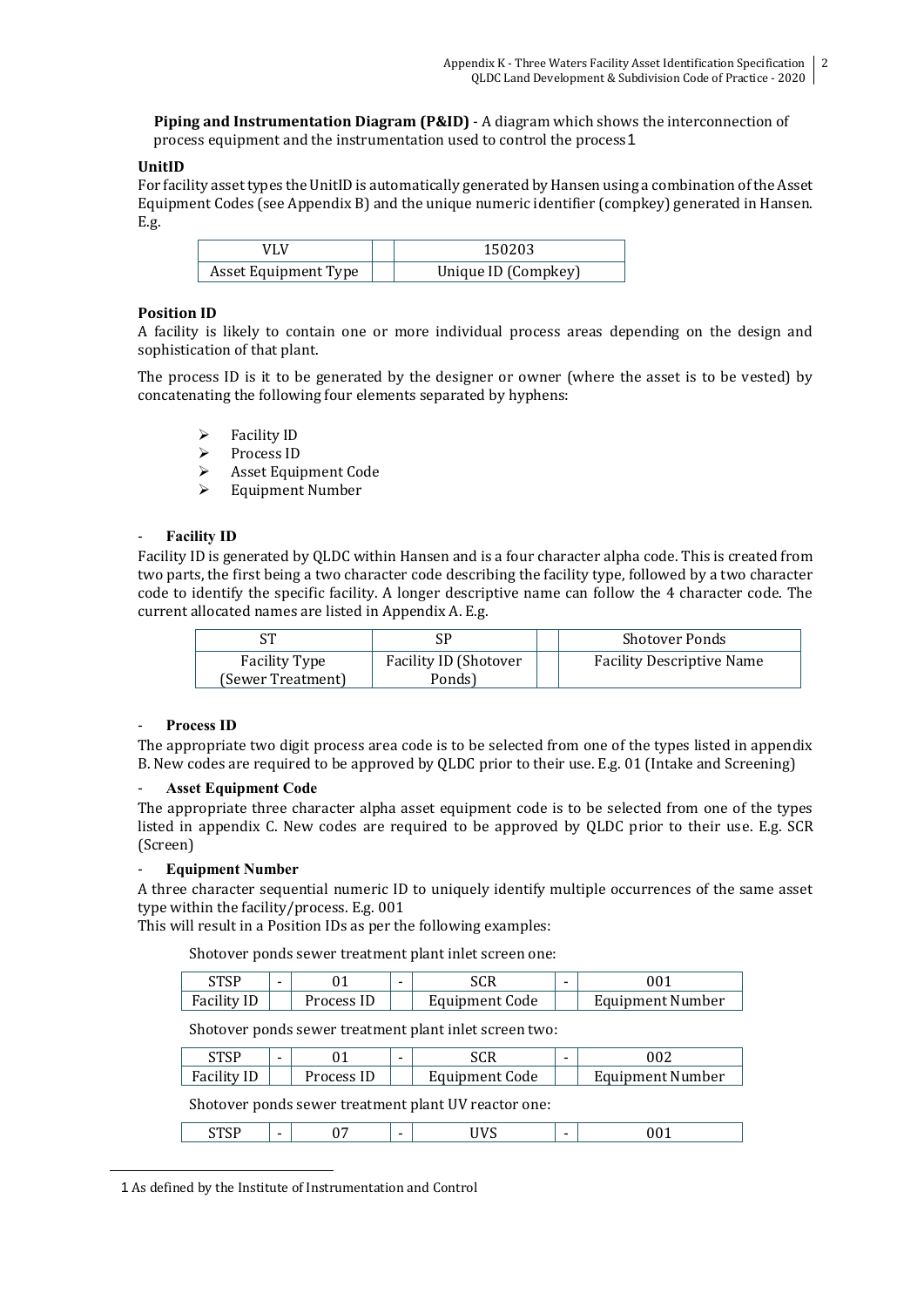| Facility ID | Process IL | Equipment Code | Equipment Number |
|-------------|------------|----------------|------------------|
|-------------|------------|----------------|------------------|

#### **Asset Register Data**

As per the QLDC Land Development & Subdivision Code of Practice an asset register is required to be provided to the adopted format / level of detail. The asset register shall include (but not be limited to) all process units, civil structures and buildings, earth structures, pipes and appurtenances, process tankage, mechanical and electrical equipment.

Individual assets shall be componentised by the expected design life and the physical location of the assets.

Asset costs are to be the actual cost applicable to each item plus any overhead allocation or installation costs that are included in the Contractor's Contract costs.

# 5. RESPONSOBILITIES

#### **Designer**

The designer or owner (where the asset is to be vested) is responsible for the creation of the Position ID, along with the reference of the Position ID within all appropriate documents including, but not limited to, design drawings, P&IDs, functional documents and asset schedules.

#### **Construction Contractor**

The construction contractor or owner (where the asset is to be vested) is responsible for the tagging of assets with the Position ID. All items that are assigned a Position ID shall be physically tagged on site using a system that does not suffer degradation due to environmental conditions such as sunlight or gaseous emissions. The tags for each asset shall be connected by use of a plastic cable tie, the tag itself shall be made from stainless steel and the tag number punched into it.

#### **QLDC**

To enable the generation of position IDs, QLDC will provide a facility ID following a request to the Asset Planning Team [\(infrastructureassetplanningteam@qldc.govt.nz\)](mailto:infrastructureassetplanningteam@qldc.govt.nz).

# 6. IMPROVEMENT PLAN

- ➢ Improve definition and delineation of facility and network assets.
- ➢ Incorporate a Piping and Instrumentation Diagram (P&ID) standard.
- Improve the definitions around the level of componentisation.
- ➢ Consider inclusion of include Stormwater detention basins and/or soak pits.

# 7. REVIEW

This specification will be reviewed annually.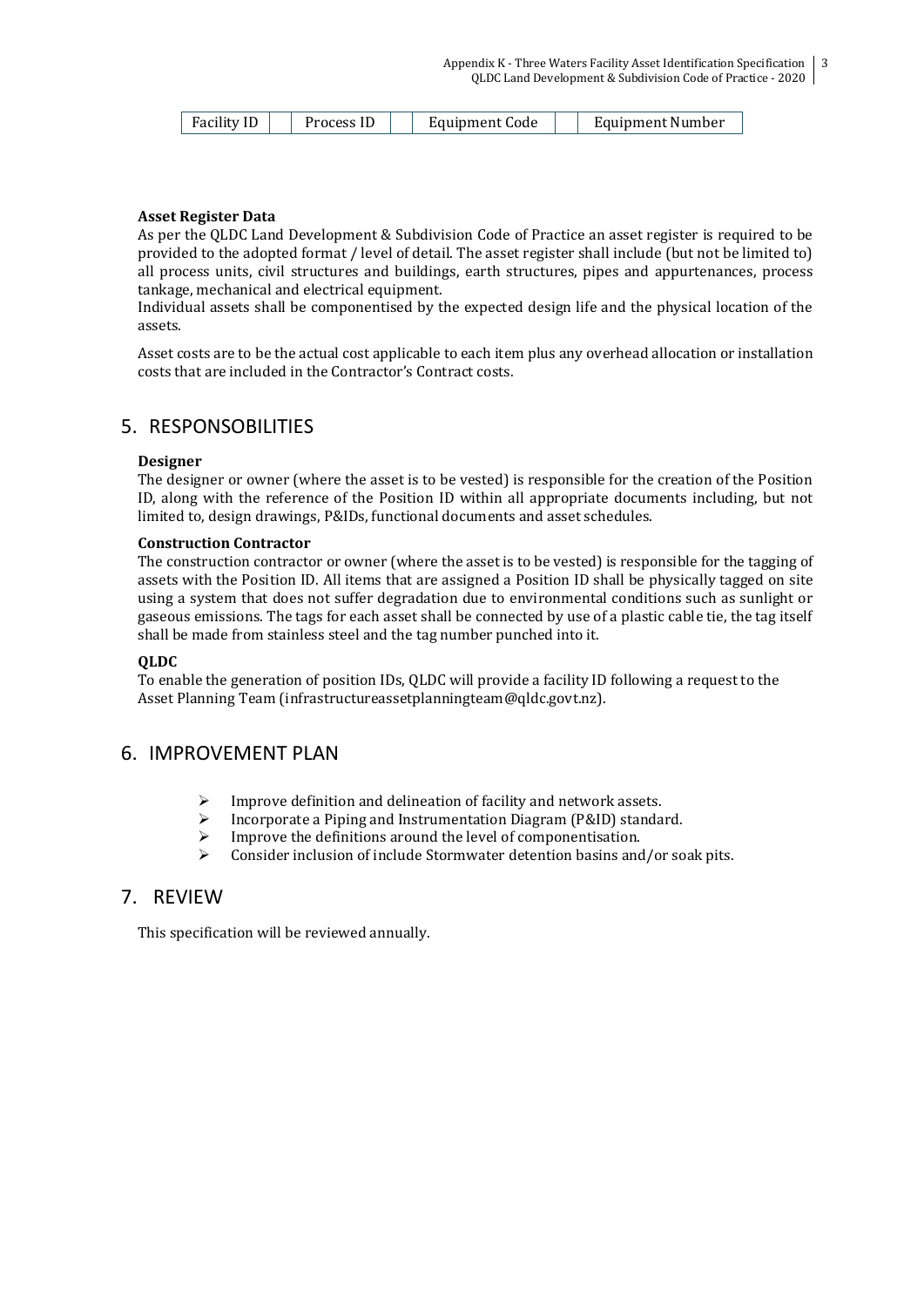Appendix K - Three Waters Facility Asset Identification Specification 4

QLDC Land Development & Subdivision Code of Practice - 2020

| <b>TABLE A – FACILITY NAMES</b> The following are currently allocated facility names as at March 2016. |
|--------------------------------------------------------------------------------------------------------|
|--------------------------------------------------------------------------------------------------------|

| <b>Water - Pump Stations</b> | <b>Water - Treatment</b>   | <b>Water - Reservoirs</b>  | <b>Wastewater - Pump Stations</b> |                           | <b>Wastewater - Treatment Plants</b> |
|------------------------------|----------------------------|----------------------------|-----------------------------------|---------------------------|--------------------------------------|
| WPAR-ANDERSON RD BST         | WTBP-BEACON POINT          | <b>WRAP-ARTHURS POINT</b>  | SPA1-ALISON AVE #2                | SPL4-LAKE HAYES #4        | STHP-HAWEA PONDS                     |
| WPAT-ARROWTOWN               | WTKH-KELVIN HEIGHTS        | WRAR-ARROWTOWN             | SPA2-KINGSTON STREET              | SPL5-LAKE HAYES #5        | STPP-PROJECT PURE                    |
| WPB3-ARROWTOWN BOOST         | <b>WTLE-LAKE HAYES EST</b> | <b>WRBP-BEACON POINT</b>   | SPA3-ALISON AVE #1                | SPL6-LAKE HAYES #6        | STSP-SHOTOVER PONDS                  |
| <b>WPBF-BORE ARTHURS PT</b>  | <b>WTLG-LUGGATE</b>        | WRF1-FERNHILL #1           | SPAP-OXNBRDGE TUN RD              | SPNS-NORFOLK STREET       |                                      |
| <b>WPBG-BORE GLENORCHY</b>   | <b>WTLH-LAKE HAYES</b>     | WRF2-FERNHILL #2           | SPAT-ATLEY ROAD                   | SPOR-OUTLET ROAD          |                                      |
| <b>WPBL-BALMORAL BOOST</b>   | <b>WTRB-ROYS BAY</b>       | WRF3-FERNHILL #3           | SPBM-ARTN-LK HAYS RD              | SPP1-ALBERTTOWN #1        |                                      |
| <b>WPBP-BEACON POINT</b>     | WTTM-TWO MILE              | WRGB-GLENDHU BAY           | SPBV-BAYVIEW RD                   | SPP2-ALBERTTOWN #2        |                                      |
| WPBV-BROADVIEW RISE          | <b>WTWI-WESTERN INTAKE</b> | WRGF-GOLDFIELDS            | SPCD-CEDAR DRIVE                  | SPP3-RIVERBANK RD         |                                      |
| WPCD-COREBRIDGE BORE         |                            | WRGR-GLENORCHY             | SPCR-CEMETERY RD                  | SPPL-PARK ST LIFT         |                                      |
| WPF1-FERNHILL #1             |                            | WRHR-HAWEA                 | SPD1-DUNGARVON #1                 | SPPS-PARK STREET          |                                      |
| WPF2-FERNHILL #2             |                            | WRKH-KELVIN HEIGHTS        | SPD2-DUNGARVON #2                 | SPRP-REMARKS PARK #1      |                                      |
| <b>WPFD-FRANKTON RD</b>      |                            | WRLC-LOMOND CRESCENT       | SPDR-DOMAIN ROAD                  | SPSB-SUNSHINE BAY         |                                      |
| <b>WPGB-GLENDHU BAY</b>      |                            | <b>WRLE-LAKE HAYES EST</b> | <b>SPEA-ESSEX AVENUE</b>          | SPT1-CHURCH RD            |                                      |
| WPGD-GLENDA DRIVE            |                            | <b>WRLH-LAKE HAYES</b>     | SPEP-EELY POINT                   | SPT2-HARRIS PLACE         |                                      |
| WPHA-HAWEA                   |                            | <b>WRLR-LUGGATE</b>        | SPEW-EDGEWATER                    | SPT4-ALICEBURNDR #1       |                                      |
| WPHH-HIDDEN HILLS            |                            | WRMI-MOUNT IRON            | SPF2-FRANKTON BEACH               | SPT5-ALICEBURNDR #2       |                                      |
| WPHI-HIGHVIEW TCE            |                            | WRQ1-QTOWN HILL #1         | SPFB-FRANKTON BEACH               | SPTB-TUCKERS BEACH        |                                      |
| <b>WPHT-HEATON PARK</b>      |                            | WRQ2-QTOWN HILL #2         | SPFF-FASTFLO BLOCK                | SPW1-THREEPWOOD #1        |                                      |
| WPKH-KELVIN HEIGHTS          |                            | <b>WRQR-QUAIL RISE</b>     | <b>SPFS-FREDERICK ST</b>          | SPW2-THREEPWOOD #2        |                                      |
| <b>WPL1-LAKE HAYES EST</b>   |                            | WRRV-REMARKABLESVIEW       | SPGO-GORGE ROAD                   | SPW7-THREEPWOOD #7        |                                      |
| <b>WPLA-HAYES EST BST</b>    |                            | WRWR-WESTERN               | SPGR-GORDON ROAD                  | SPWA-WAN-LUGG HWY #1      |                                      |
| <b>WPLC-LOMOND CRES</b>      |                            |                            | SPH1-HAWEA ESPLANADE              | SPWL-WILLOW PLACE         |                                      |
| WPLG-LUGGATE                 |                            |                            | SPH2-SCOTTS BEACH                 | SPWP-WAIMANA PLACE        |                                      |
| <b>WPLH-LAKE HAYES</b>       |                            |                            | SPHD-HIKUWAI DRIVE                | SPMP-MARINE PARADE        |                                      |
| WPLW-QTOWN HILL #1           |                            |                            | SPK1-LAKESIDE RD #1               | SPMR-MCDONNELL RD         |                                      |
| WPMD-MARINA DRIVE            |                            |                            | SPK2-LAKESIDE RD #2               | <b>SPNI-NICHOL STREET</b> |                                      |
| WPML-MIDDLETON               |                            |                            | SPKP-KAWARAU PLACE                |                           |                                      |
| WPPW-PANNERS WAY             |                            |                            | SPL1-LAKE HAYES #1                |                           |                                      |
| WPSC-Shotover Bore           |                            |                            | SPL2-LAKE HAYES #2                |                           |                                      |
| WPTM-TWO MILE                |                            |                            | SPL3-LAKE HAYES #3                |                           |                                      |
| WPWA-WANAKA AIRPORT          |                            |                            |                                   |                           |                                      |
| WPWB-THREEPWOOD BST          |                            |                            |                                   |                           |                                      |
| WPWW-WESTERN WANAKA          |                            |                            |                                   |                           |                                      |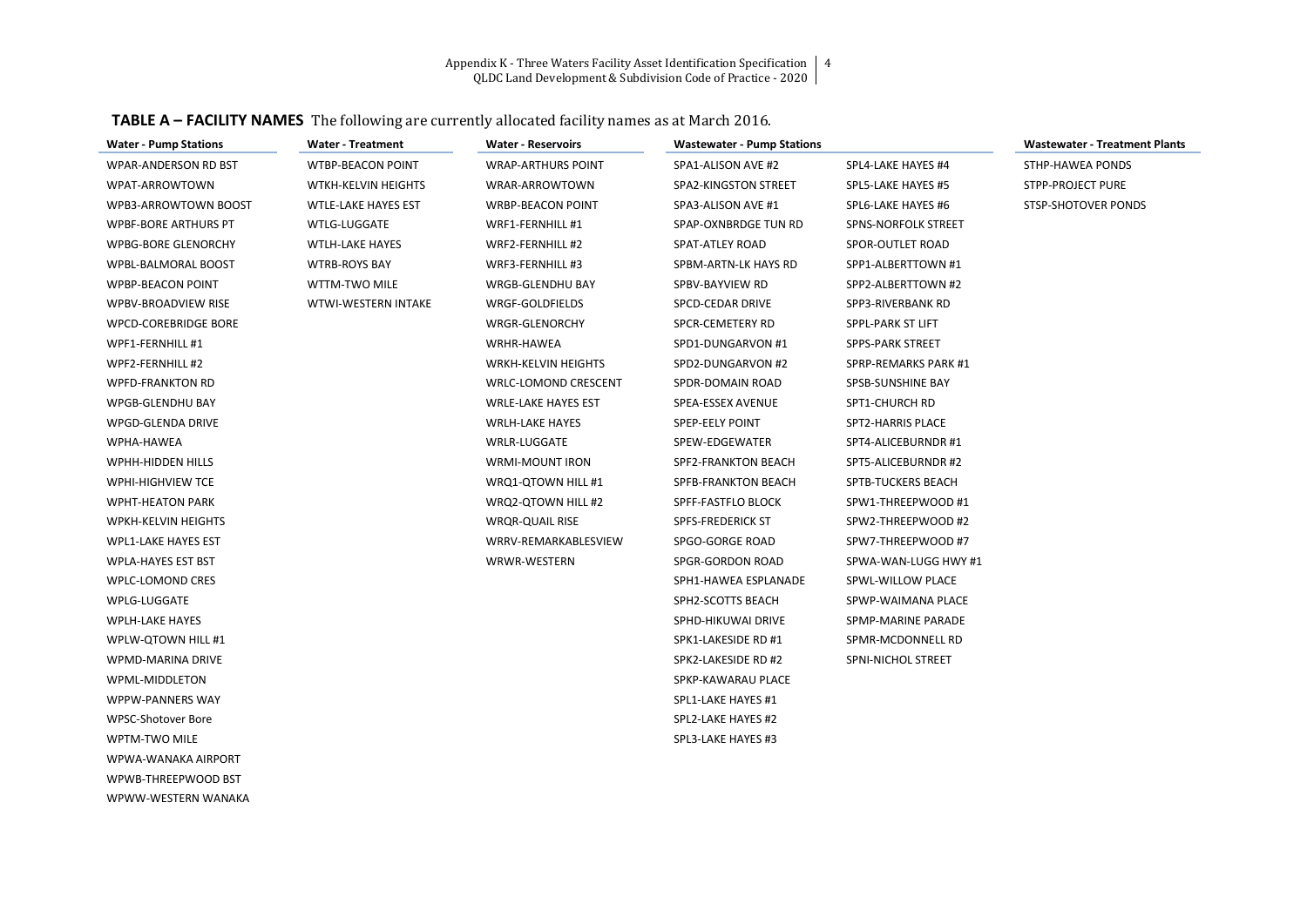Appendix K - Three Waters Facility Asset Identification Specification | 5 QLDC Land Development & Subdivision Code of Practice - 2020

### **TABLE B – PROCESS ID'S**

The following are acceptable, as at March 2016, any addition to this list is required to be agreed with the QLDC Asset Planning Team prior to their use.

| 01 | <b>General and Ancillary</b> |
|----|------------------------------|
| 02 | Inlet and Screening          |
| 03 | <b>Biological Treatment</b>  |
| 04 | Clarifier                    |
| 05 | RAS / Sludge Return Line     |
| 06 | Sludge Handling / Drying     |
|    | Disinfection                 |

#### **WW Treatment WS Intake/Treatment**

- 01 General and Ancillary 41 General and Ancillary
- 42 Bore / Inlet (Including Pumps)
- 43 Disinfection
- 44 Contact Tanks

#### **06 Sludge Handling WS Pump Stations (Network)**

### **WW Pump Stations** 52 Bore / Inlet

- 21 General and Ancillary **54** Outlet
- 22 Inlet and Operational Storage
- 23 Emergency Storage **WS Storage**
- 24 Electrical and Pumps
- 25 Outlet 61 Inlet

# 51 General and Ancillary

- 
- 53 Electrical and Pumps
- 

- 
- 62 Storage
- 63 Outlet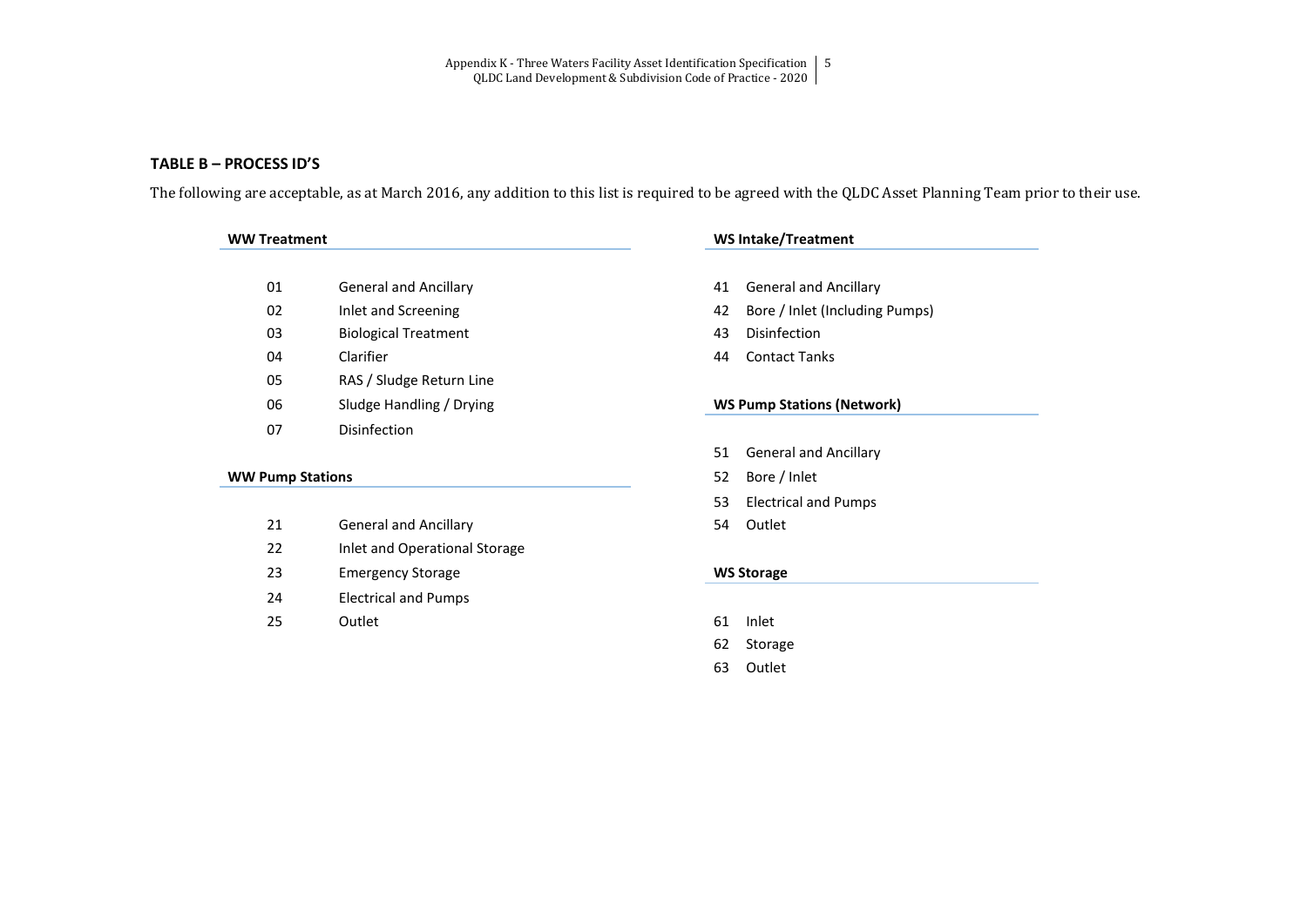## **TABLE C – ASSET EQUIPMENT CODES**

The following are acceptable, as at March 2016, any addition to this list is required to be agreed with the QLDC Asset Planning Team prior to their use.

| Equipment   |                               | Equipment   |                                  | Equipment   |                                       | Equipment   |                                       |
|-------------|-------------------------------|-------------|----------------------------------|-------------|---------------------------------------|-------------|---------------------------------------|
| <b>Type</b> | <b>Description</b>            | <b>Type</b> | <b>Description</b>               | <b>Type</b> | <b>Description</b>                    | <b>Type</b> | <b>Description</b>                    |
| ABL         | Air Blower                    | <b>FAN</b>  | Fan                              | LPU         | <b>Lightening Arrester</b>            | <b>SCL</b>  | <b>Scales</b>                         |
| <b>ACD</b>  | Air Conditioner               | <b>FIC</b>  | <b>Flow Indicator Controller</b> | <b>LSH</b>  | High Level Switch                     | <b>SCR</b>  | <b>Mechanical Screen</b>              |
| AET         | Aerator                       | <b>FIN</b>  | Flow Indicating Transmitter      | <b>LSL</b>  | Low Level Switch                      | SIL         | <b>Acoustic Silencer</b>              |
| <b>AIC</b>  | Analyser Indicator Controller | <b>FIR</b>  | Flow Indicating Readout          | LSN         | Level Sensor                          | <b>SLT</b>  | Sludge Storage Tank                   |
| AIV         | Air Bleed Valve               | <b>FIT</b>  | Pipes and Fittings               | <b>LTM</b>  | <b>Level Transmitter</b>              | <b>SLV</b>  | Ball, Gate, Sluice Valve              |
| <b>ALD</b>  | <b>Acoustic Door</b>          | <b>FLC</b>  | <b>Flowmeter Chamber</b>         | <b>LTR</b>  | Level Transducer                      | SOL         | Solenoid Valve                        |
| <b>ANT</b>  | Antenna/ Arial                | FLJ         | Flexible Joint                   | <b>MAC</b>  | Macerator                             | SPI         | Speed Indicator                       |
| <b>AOM</b>  | Analogue Output Module        | <b>FLM</b>  | Flowmeter                        | <b>MET</b>  | Meter                                 | SPN         | Solar Panel                           |
| ASB         | Assembly Kit                  | <b>FLS</b>  | <b>Flushing Connection</b>       | <b>MHL</b>  | Manhole/Lampholes/Cleaning E          | <b>SPR</b>  | Sprinklers                            |
| ASM         | Alarm System                  | <b>FLT</b>  | Cartridge Filter                 | <b>MIX</b>  | Mixer                                 | <b>STA</b>  | Soft Starter                          |
| <b>AUT</b>  | Autosampler                   | <b>FNK</b>  | <b>Fuel Tank</b>                 | <b>MKV</b>  | <b>Motorised Knife Gate Valve</b>     | STI         | Strainer                              |
| <b>BAT</b>  | backup Battery                | <b>FRE</b>  | Fire System                      | MOC         | Moisture Controller                   | <b>SUR</b>  | Surge Controller                      |
| <b>BIN</b>  | Bin/Skip                      | <b>FSW</b>  | <b>Flow Switch</b>               | MOI         | <b>Moisture Monitoring Probe</b>      | <b>SWB</b>  | Switchboard                           |
| <b>BKP</b>  | <b>Backflow Preventor</b>     | <b>GCN</b>  | <b>Generator Connection</b>      | <b>MPR</b>  | <b>Motor Protection Relay</b>         | SWR         | Software                              |
| CAB         | Cabinetry                     | <b>GEN</b>  | Generator                        | <b>MTC</b>  | <b>Motor Control</b>                  | <b>TAP</b>  | Sample tap or similar                 |
| CAM         | <b>Camlock Coupling</b>       | <b>GNC</b>  | <b>Generator Controller</b>      | <b>MTR</b>  | Motor                                 | <b>TAR</b>  | <b>Tarriff Metering</b>               |
| CAZ         | <b>Chlorine Analyser</b>      | <b>GRC</b>  | <b>Grit Classifier</b>           | <b>NRV</b>  | Non Return Valve                      | <b>TEE</b>  | <b>TEE</b>                            |
| <b>CBK</b>  | Chain Block                   | <b>GRS</b>  | Grilles                          | PBT         | <b>Pressure Break Tank</b>            | <b>TEL</b>  | Telemetry                             |
| <b>CBL</b>  | Cabling                       | <b>GRT</b>  | <b>Grit Removal</b>              | <b>PCM</b>  | Pump Chamber                          | <b>TEM</b>  | <b>Temperature Switch</b>             |
| <b>CDB</b>  | <b>Chlorine Doser</b>         | GSY         | Generator Synchroniser           | PHA         | pH Analyser                           | TIC         | <b>Temperature Indicator Controll</b> |
| <b>CLD</b>  | <b>Chlorine Leak Detector</b> | <b>HAM</b>  | <b>Hammer Resister</b>           | PIC         | <b>Pressure Indicating Controller</b> | <b>TMA</b>  | <b>Temperature Alarm</b>              |
| <b>CLS</b>  | <b>Chlorine Sensor</b>        | <b>HAR</b>  | Harmonic Filter                  | PIP         | Pipework                              | <b>TME</b>  | <b>Temperature Element</b>            |
| <b>CML</b>  | Chamber Lid                   | HMI         | Human Machine Interface          | PLC         | Programme Logic Controller            | <b>TRA</b>  | <b>Pressure Transducer</b>            |
| <b>CMP</b>  | Computer                      | HOS         | Hose Reel/Hose                   | PLY         | Polymer Tank                          | <b>TRL</b>  | Trailer                               |
| <b>CNP</b>  | <b>Control Panel</b>          | <b>HST</b>  | Hoist                            | PMC         | Pump Control                          | <b>TRN</b>  | Transformer                           |
| <b>CNT</b>  | Centrifuge                    | <b>HTR</b>  | Heater                           | <b>PMP</b>  | Pump                                  | <b>TRR</b>  | <b>Telemetry Radio</b>                |
| <b>CNV</b>  | Conveyor                      | <b>HUM</b>  | Humidifier                       | <b>PPR</b>  | Pump Rails                            | <b>TUM</b>  | <b>Turbidity Meter</b>                |
| <b>COM</b>  | Compressor                    | <b>HYD</b>  | Fire Hydrant                     | PRG         | <b>Pressure Gauge</b>                 | TUR         | <b>Telemetry Unit</b>                 |
| <b>CTL</b>  | Chlorine Trolley Load         | <b>IRR</b>  | <b>Irrigation System</b>         | <b>PRS</b>  | <b>Pressure Switch</b>                | <b>UPS</b>  | <b>UPS</b>                            |
| <b>CWP</b>  | Chlorine Weigh Pads           | <b>ISO</b>  | Isolating valve Gate & Sluice    | <b>PRV</b>  | Pressure Reducing/Regulating V        | <b>UVS</b>  | UV System                             |